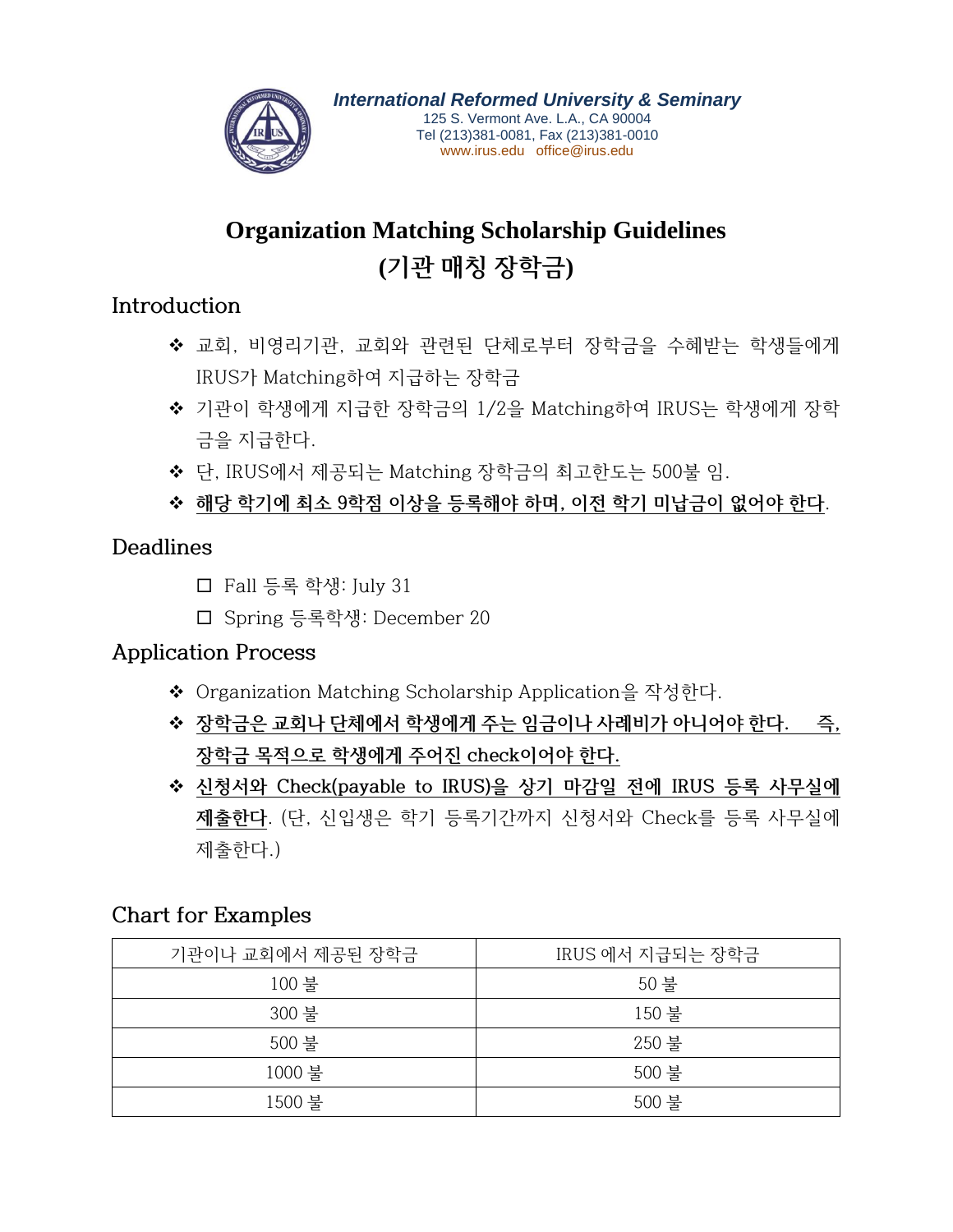

## **Organization Matching Scholarship Application**

Student Name: Student ID #:

#### **1. Student Information**

| Deadlines                                                                                        |                                                               |      |  |  |
|--------------------------------------------------------------------------------------------------|---------------------------------------------------------------|------|--|--|
|                                                                                                  | $\Box$ I will attend Fall Semester<br>Deadline is July 31     |      |  |  |
|                                                                                                  | Deadline is December 20<br>I will attend Spring Semester<br>ப |      |  |  |
| Level                                                                                            |                                                               |      |  |  |
|                                                                                                  | Undergraduate Student                                         |      |  |  |
|                                                                                                  | <b>Graduate Student</b>                                       |      |  |  |
| Other INFO                                                                                       |                                                               |      |  |  |
|                                                                                                  | International Student on an F-1                               |      |  |  |
| By signing below, I, the student, acknowledge that I have read the guidelines of the scholarship |                                                               |      |  |  |
|                                                                                                  |                                                               |      |  |  |
| <b>Student Signature</b>                                                                         |                                                               | Date |  |  |

#### **2. Church, Religious or Non-profit Organization Information**

| <b>Organization Name</b>                                                                                                                                                                                                                                                                                                                                                                          |  |                     |       |  |  |
|---------------------------------------------------------------------------------------------------------------------------------------------------------------------------------------------------------------------------------------------------------------------------------------------------------------------------------------------------------------------------------------------------|--|---------------------|-------|--|--|
| Official's Email                                                                                                                                                                                                                                                                                                                                                                                  |  | <b>Phone Number</b> |       |  |  |
| Amount                                                                                                                                                                                                                                                                                                                                                                                            |  | Check No.           |       |  |  |
| By signing below, I (the church official) agree to the following items:<br>$\checkmark$ The attached check is made payable to IRUS.<br>I understand that only one check per student will be matched.<br>The attached check is not from an individual or for wages earned by the<br>$\checkmark$<br>student.<br>$\checkmark$ I have read the scholarship guidelines on the first page of this form |  |                     |       |  |  |
| Name (Printed)                                                                                                                                                                                                                                                                                                                                                                                    |  |                     | Title |  |  |
| Signature of Church, Religious or Non-profit Organization Official<br>Date                                                                                                                                                                                                                                                                                                                        |  |                     |       |  |  |